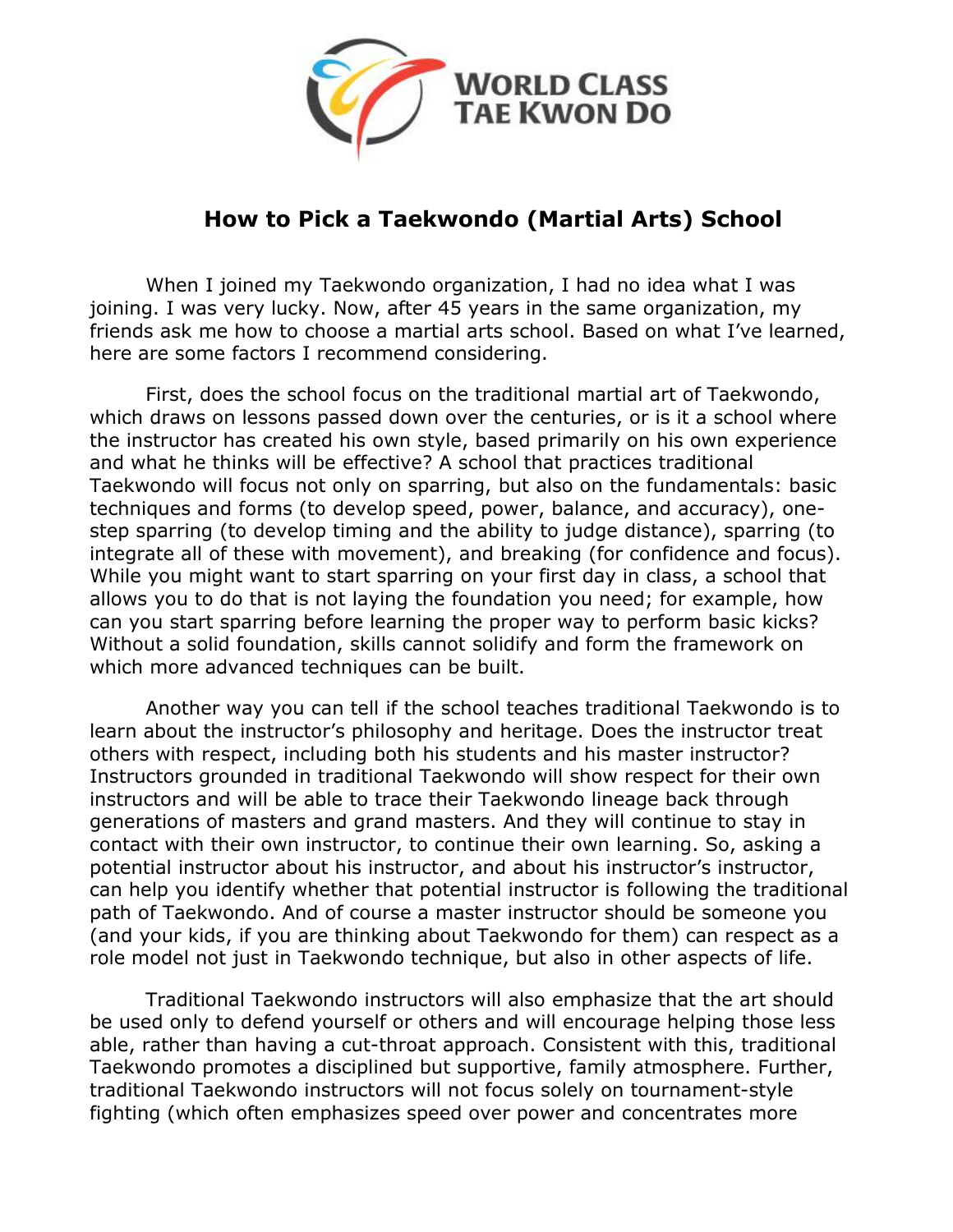narrowly on how to score points), but rather will work with their students on all elements of Taekwondo as a lifetime discipline.

You should also find out whether the local instructor is part of a larger organization that supports him. For example, being part of a larger organization may mean you will be able to benefit from guest instructors or seminars. And access to a larger organization also becomes important for testing for black belt. Traditionally, black-belt tests should have at least three judges, and they should be independent from the master instructor whose students are being judged, so a larger organization will have more master instructors to drawn on. And if you have any intention to be in the martial art for the long run, then this is an important consideration, as increasingly higher-ranking judges are necessary for promotion to higher degrees of black belt.

You should also think through a number of practical considerations. One is cost. Costs may include fees for classes, for tests, for uniforms and equipment, and maybe for other things. Ask for a fee schedule. And to understand some of these costs, you may need to know how often tests are held and how many tests it takes, for example, to reach black belt (which may depend on how many belt colors the school uses). Some schools require students to enter into a longterm contract, even though they know that most beginners quit before earning a black belt and so will be stuck paying fees even after quitting. In contrast, traditional Taekwondo does not guarantee promotion from one belt to the next within a set time limit. Quite the opposite: in traditional Taekwondo, students must practice at specific belt levels for a minimum amount of time before their instructors will consider promoting them. Advancing to a higher belt is based on the student's progress (which varies from student to student), not on the mere passage of time. Another practical consideration is the school's longevity. Unfortunately, some instructors open up a school in a store front, but can't afford to pay the rent and so eventually close, which may leave you, the student, stranded, despite all the time and effort you've put in.

In evaluating a school, you should be sure to watch a class. Is it disciplined or unstructured? Traditional Taekwondo requires focus and concentration to advance and avoid injuries, so seeing how the instructor controls the class is important. Do the students respect their instructors and higher belts? This may vary somewhat based on ages of the students, but respect, discipline, and concentration are key. And when and how long is the class? This matters not just so it will fit your schedule, but also because there is a lot to learn and practice; indeed, it is important that students attend most every class, since topics missed may not be repeated again soon, if ever.

In the end, trust your gut. You should feel very comfortable asking these questions. A good instructor understands the importance of a good fit with his or her students. If the above questions are answered to your satisfaction, then this class may be a good fit. If not, keep looking. And if at any time before black belt you become uncomfortable, then consider a change. Talk to the instructor